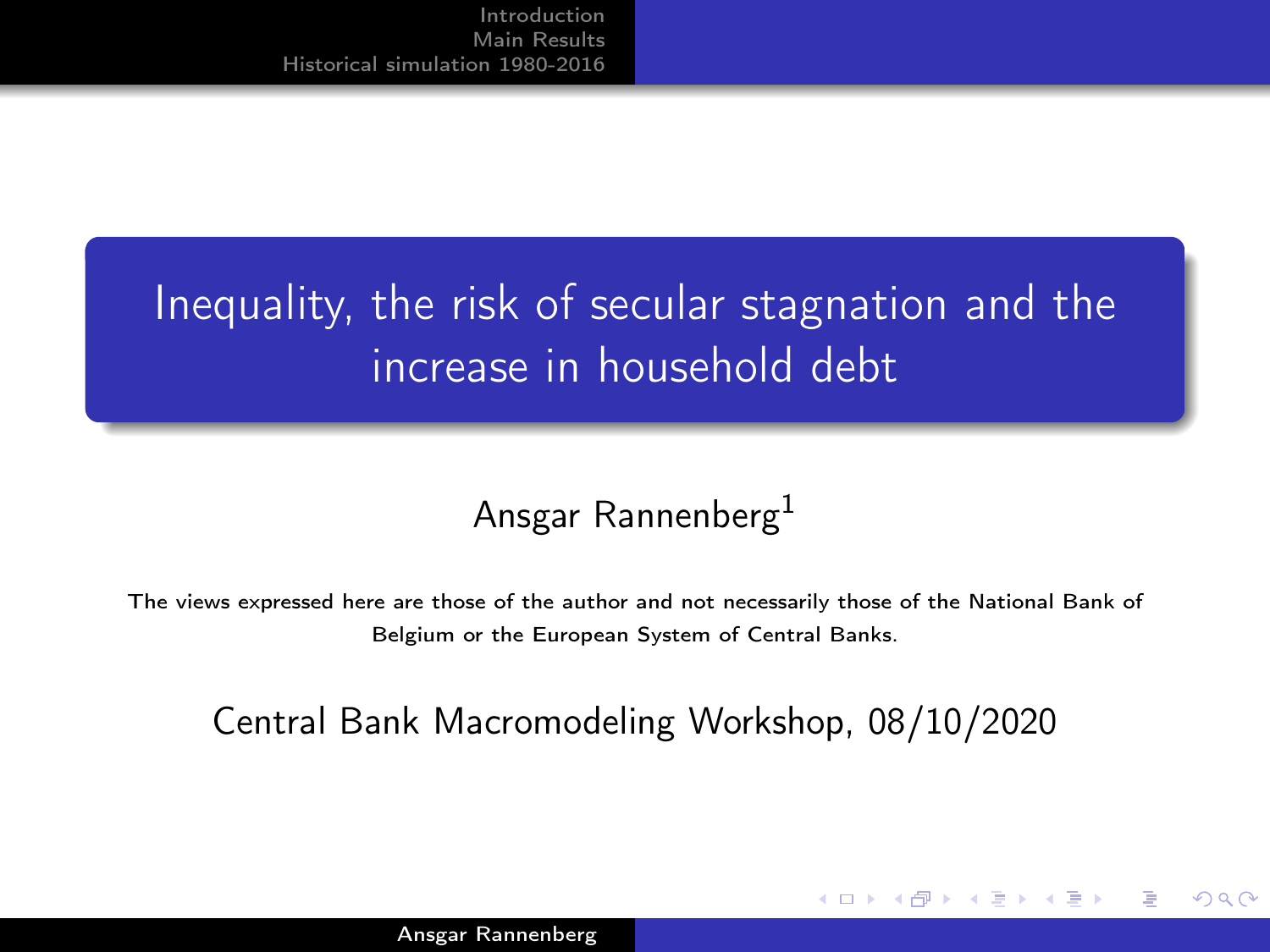# <span id="page-1-0"></span> $r^*$ decline in US coincided with increase in income inequality



**K ロ ▶ K 伊 ▶ K ミ** 

メス 国家

э

 $\Omega$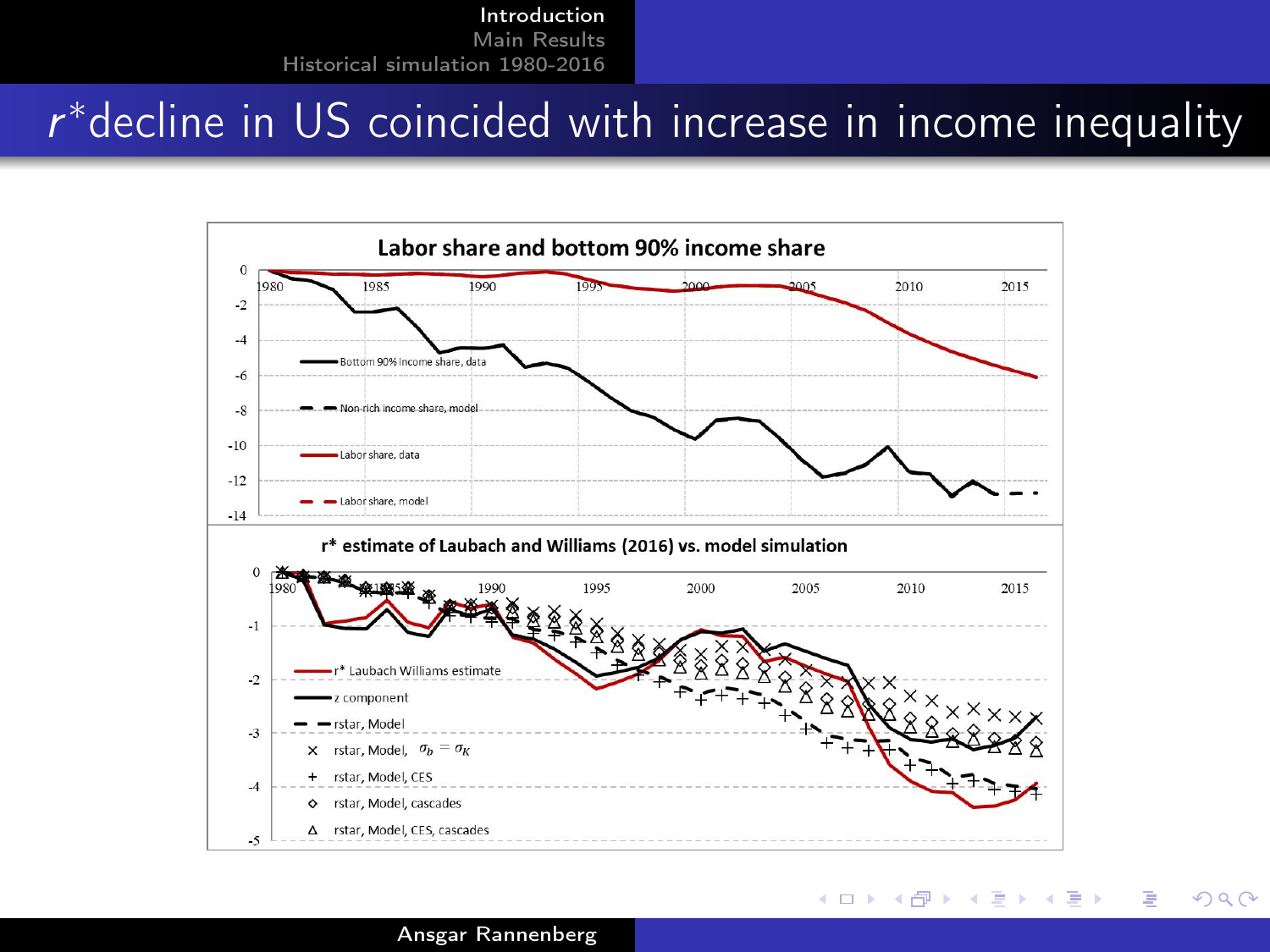## <span id="page-2-0"></span>Role for inequality if MPS of rich  $>0$

- This paper: Effect of rising income inequality in an economy with two types of households: Top 10% and the rest.
- Top 10%: Capitalist-Spirit-Preferences (CSP) over all their assets (e.g. Bakshi and Chen (1996), Carrol (2000)).
- CSP: Permanent-income MPS> 0, in line with evidence of Dynan et al. (2004), Kumhof et al. (2015).
- Rich own physical capital stock, bank deposits.
- All households own houses. Bottom 90% borrow from rich via bank, using house as collateral.

つくへ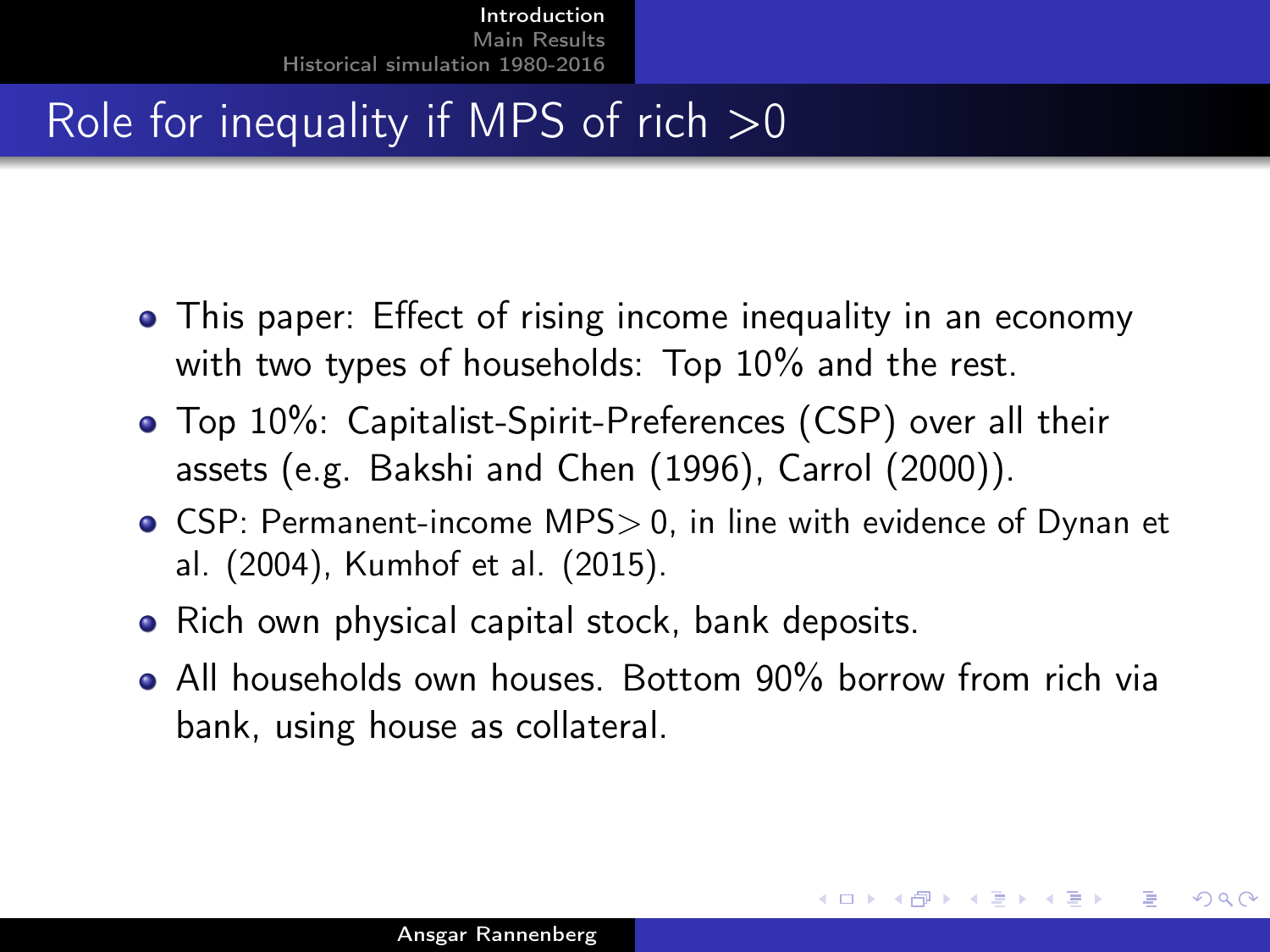<span id="page-3-0"></span>

Feeding the 1980-2016 income inequality increase into the model broadly matches decline in LW  $r^*$ , the upward trends in bottom 90% debt, the value of the residential housing stock and mortgage debt relative to GDP. See slide 6 below or the paper for details.  $QQ$ D.  $\mathcal{A}$  $\sim$ Þ.

Ansgar Rannenberg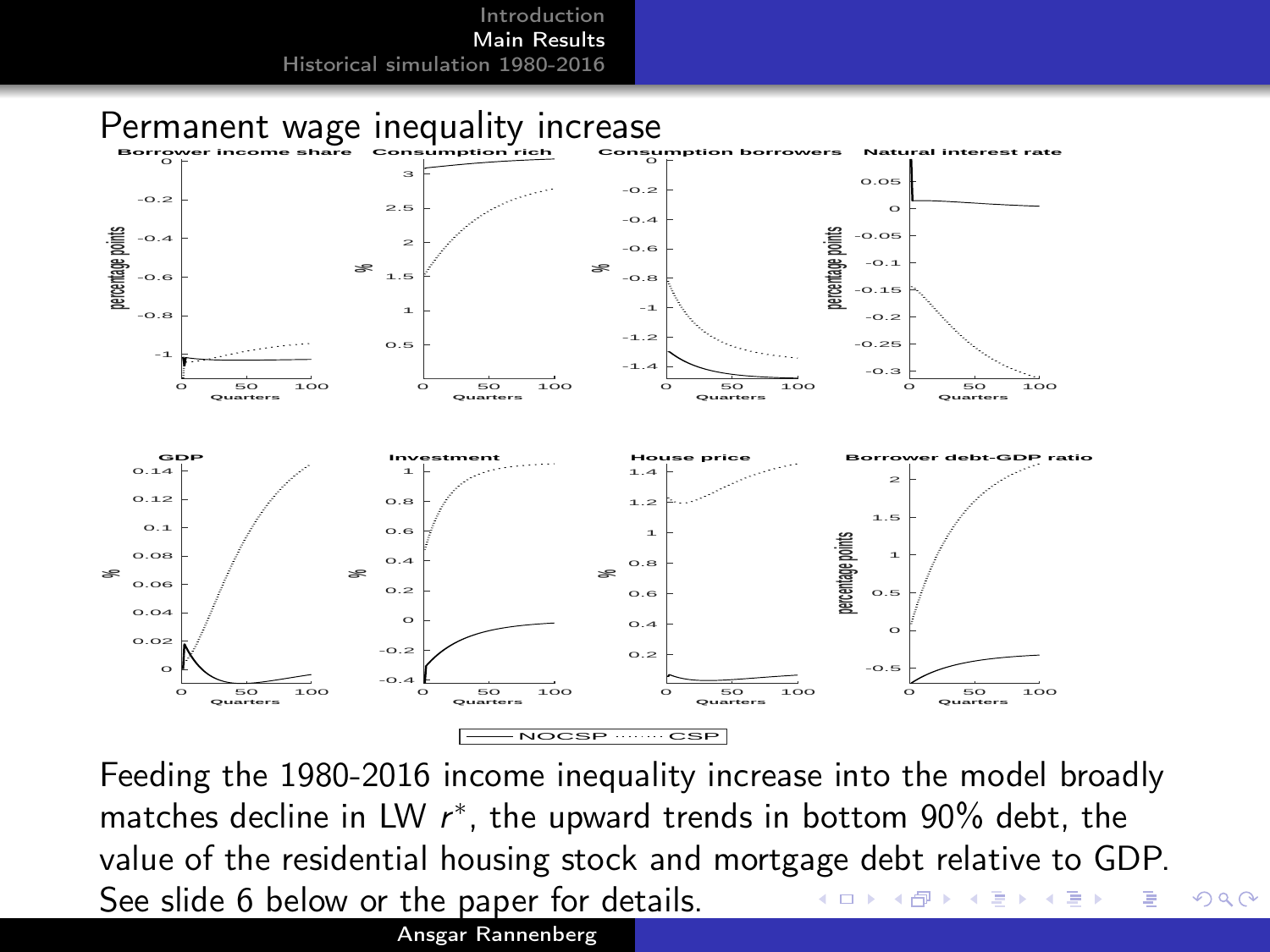## <span id="page-4-0"></span>Contribution to the literature

- My paper links observed inequality  $\uparrow$  with  $r^*\downarrow \&$  household indebtedness ↑ & house prices↑.
- Papers linking perm. wage inequality increase and natural rate:
	- Straub (2019): Heterogeneous agents+non-homothetic bequest utility+OLG. Physical capital only asset. Finds a 1 p.p. decline of natural rate.
	- Mian/Straub/Sufi (2020): Two dynasty economy with non-homothetic bequest utility. Positive effect on borrowing & reduction of the effectiveness of expansionary monetary and fiscal policies. No quantitative predictions.
- Transitory wage inequality increase: Eggertsson and Mehrotra (2018), Lancastre (2016), Auclert and Rognlie (2018) and Rachel and Summers (2019). Find a 0.8-1.0 p.p. decline in the natural rate.
- Inequality and household debt via CSP: [Ku](#page-3-0)[m](#page-5-0)[h](#page-3-0)[of](#page-4-0) [e](#page-5-0)[t](#page-2-0)[al](#page-4-0)[.](#page-8-0) [\(](#page-2-0)[2](#page-3-0)[0](#page-4-0)[1](#page-5-0)[5\)](#page-0-0).

 $000$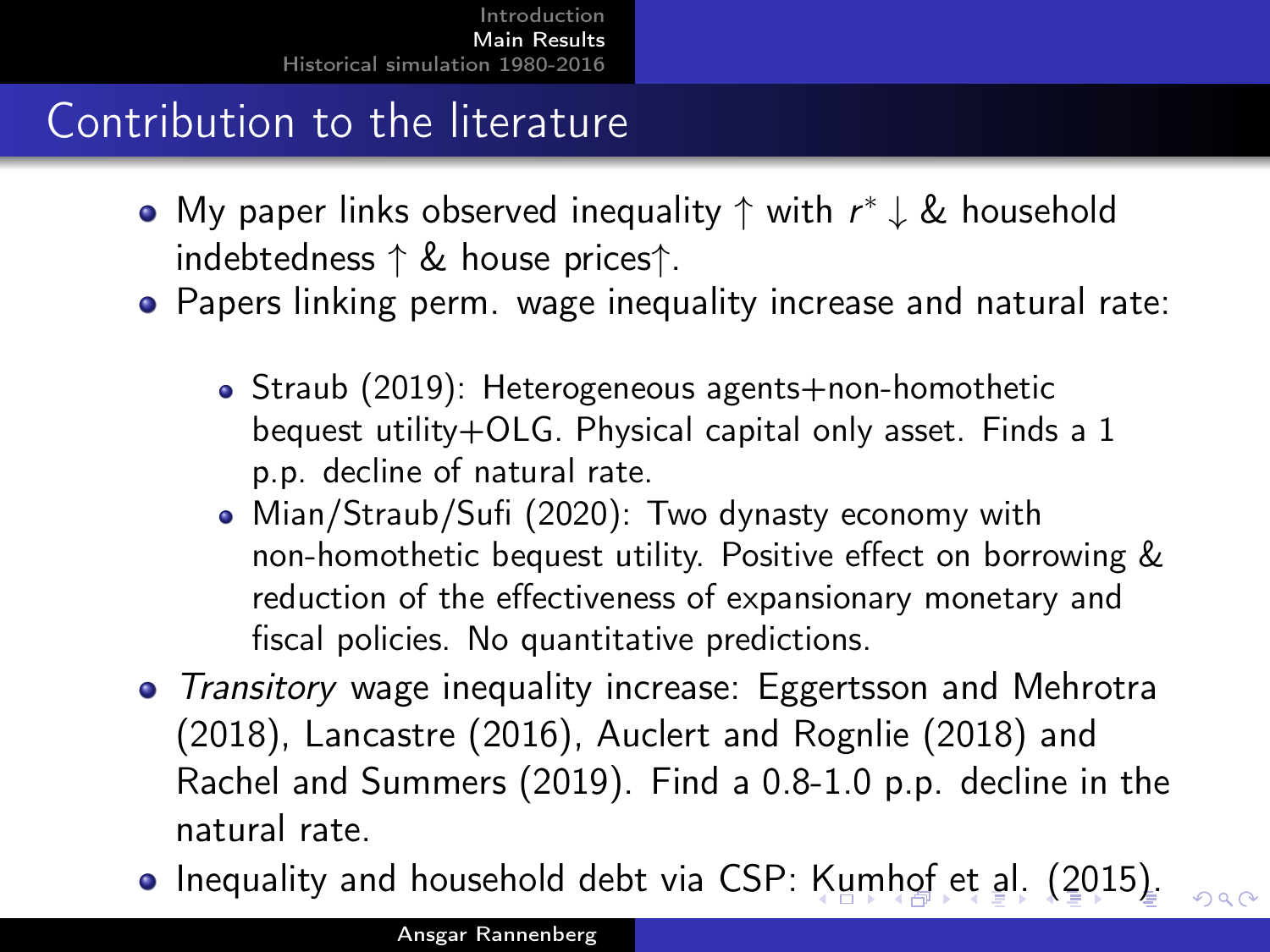## <span id="page-5-0"></span>Historical simulation over 1980-2016 period

- Replicate: Decline of the income share of the bottom 90% (World Inequality (WID) database). Sequence of negative permanent shocks to the relative labor productivity of non-rich.
- ...and decline of labor share: Sequence of permanent shocks to the price markup.
- Model variants:
	- CSP:  $\frac{C_{S,t}^{1-\sigma_S}}{1-\sigma_S} + \frac{\phi_{H,S}H_{S,t}^{1-\sigma_{H,S}}}{1-\sigma_{H,S}} + \frac{\phi_b b_{S,t}^{1-\sigma_b}}{1-\sigma_b} + \frac{\phi_K (Q_t K_t)^{1-\sigma_K}}{1-\sigma_K}$  $\frac{\mathcal{H} \wedge t}{1-\sigma_K}$ ,  $b_{S,t}$ :Bank deposits and gov. bonds,  $K_t$ : Non-residential physical capital. **Equal curvature CSP:**  $\sigma_b = \sigma_K$ .
	- CSP+ Bottom 90% "Consumption Cascade" (CC): Non-rich utility from housing increases in rich households total consumption (Bertrand and Morse (2016)).

イロト イ母 トイヨ トイヨ トー ヨ

 $200$ 

- CSP+CES PF,  $EOS = 0.3$  (Gechert et al. (2019)).
- CSP+CES PF+CC.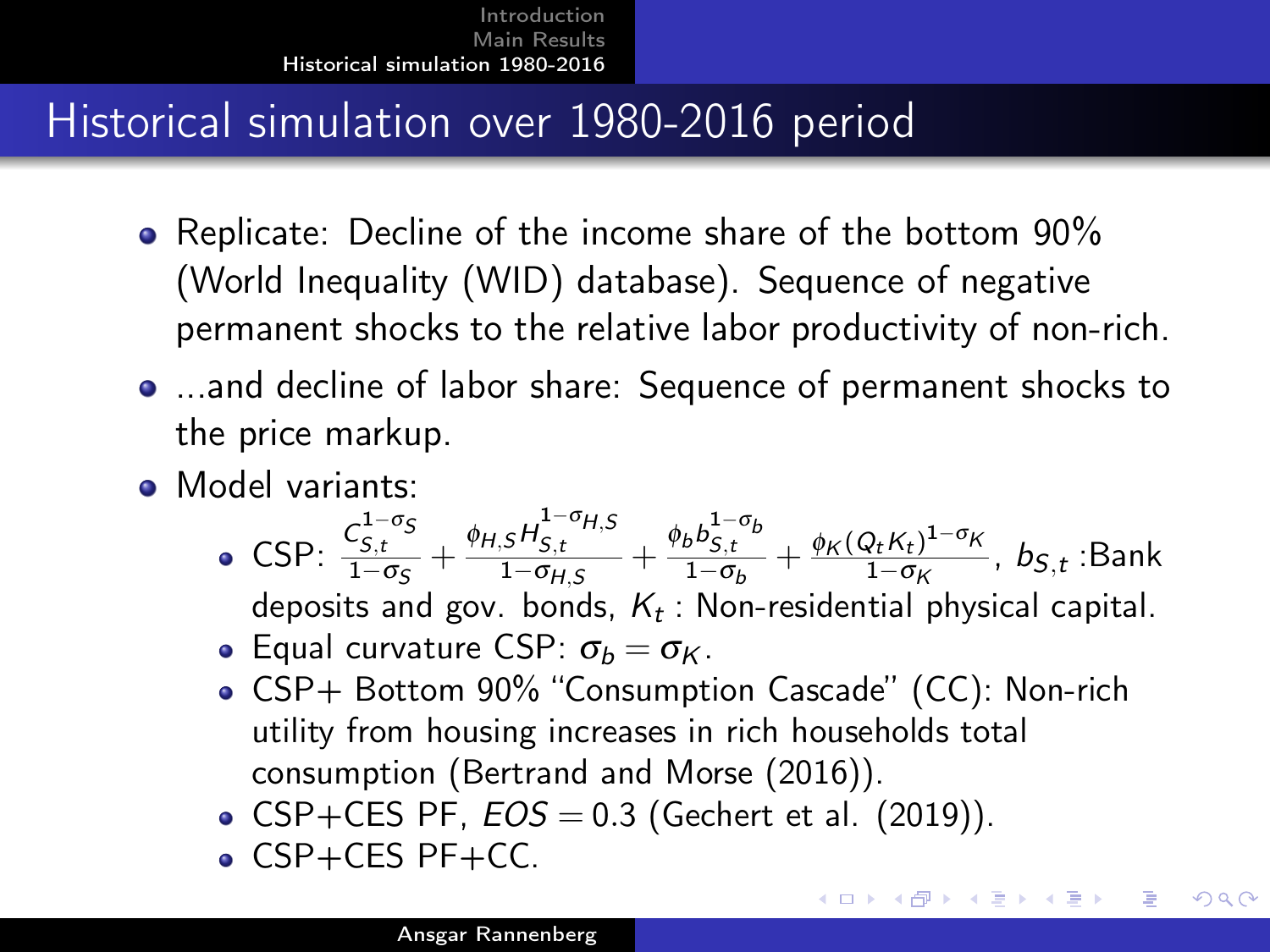### Simulation: Bottom 90% LTV/Debt-to-income



 $QQ$ 

э

メロメ メ母メ メミメ メミメ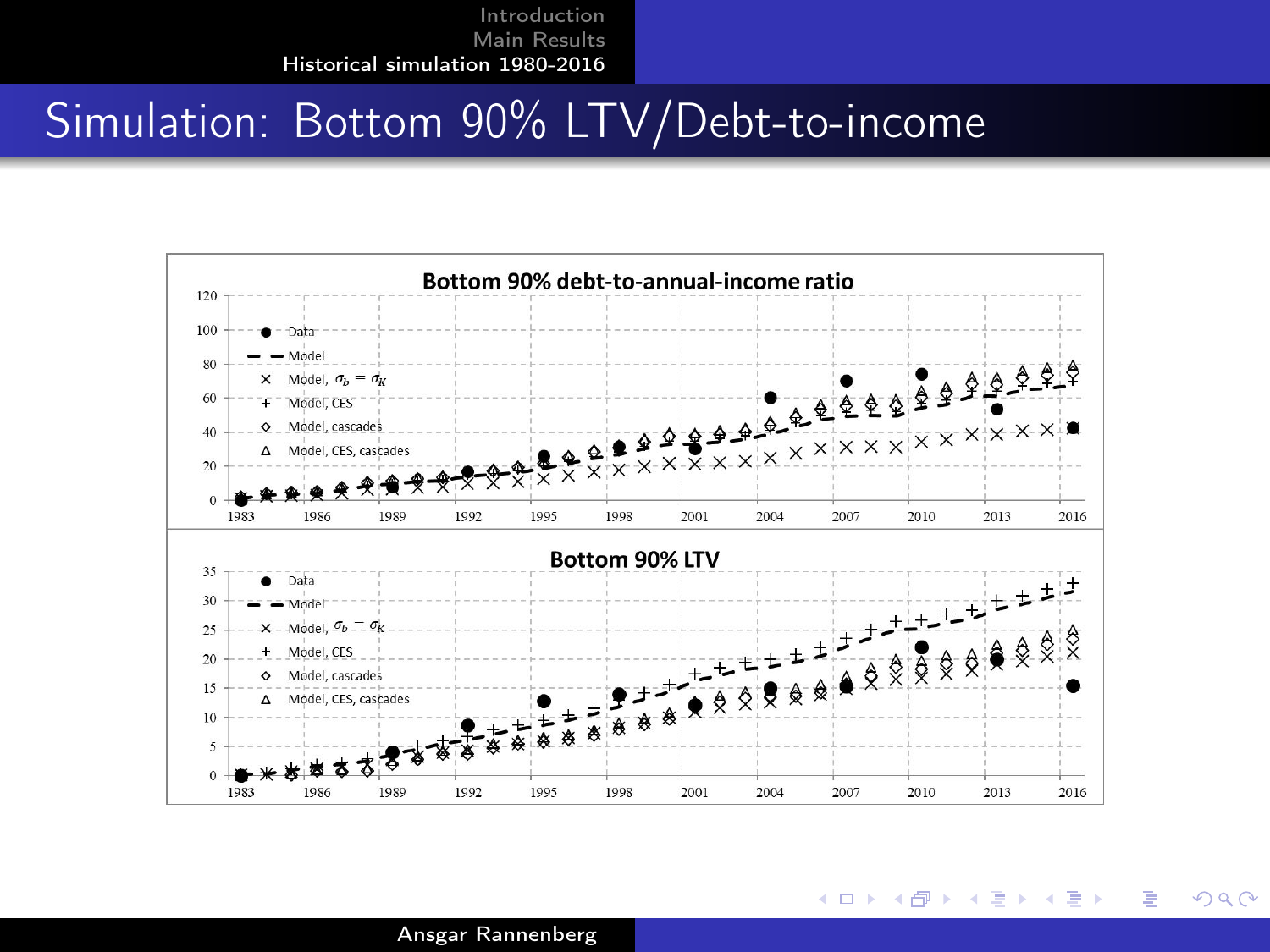#### Simulation: Housing-stock and mortgage debt-to-GDP ratio



メロメ メ母メ メミメ メミメ

 $200$